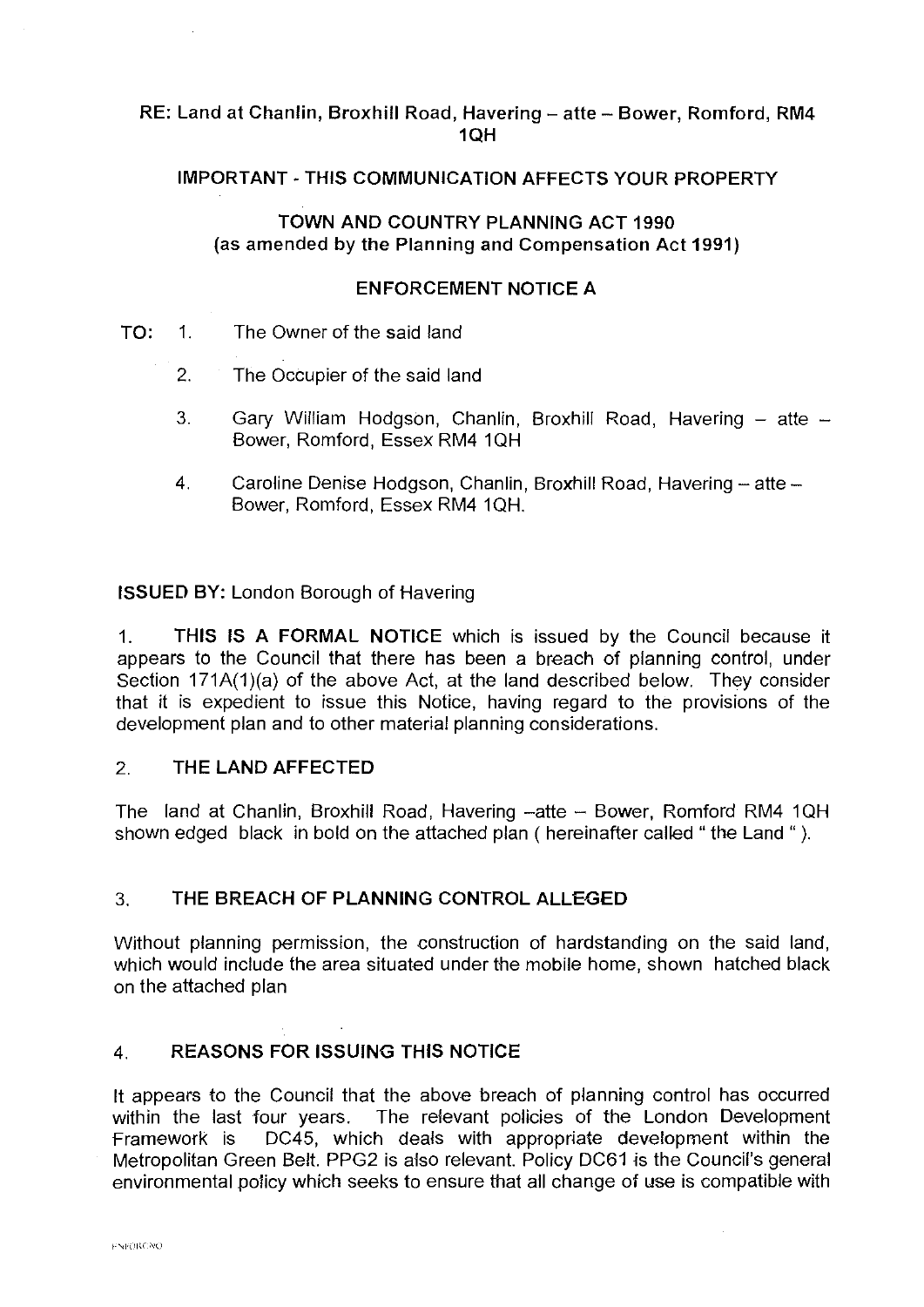its surrounding environment. Policy DC45 is the Council policy which presumes against harmful inappropriate development within the Green Belt. Policy DC45 is consistent with the Government's advice on Green Belts(PPG2) which similarly identifies appropriate development for the purposes of either DC45 or PPG2. Green Belt policy and guidance confirm that planning permission should only be given if such identified harm is clearly outweighed by very special circumstances. DC 61 is also relevant in that the development would detract from the visual amenities of the Green Belt. There is a general presumption against inappropriate development in the Green Belt. The development is unacceptable contrary to guidance in PPG2 and policy DC46. The guidance in PPG2 is that inappropriate development can only be justified if there are very special circumstances such that the harm to the Green Belt is clearly outweighed by other considerations. No such circumstances have been put forward by the applicant in this case to justify a departure from policy. In these circumstances it is considered that the development is objectionable in principle as it would be materially harmful to the openness and character of the Green Belt.

### 5. **WHAT YOU ARE REQUIRED TO DO**

(i) Remove the hardstanding shown hatched black from the Land

Time for compliance: 3 months from the effective date of this notice.

(ii) Remove from the Land all rubble, machinery, apparatus, equipment, brought onto the Land in association with the unauthorised hardstanding and resulting from compliance with requirement (i) above

Time for compliance: 3 months from the effective date of this notice.

{iii) Reinstate the Land to its former rural condition as one appropriate for Green Belt use

Time for compliance : 3 months from the effective date of this notice

### 6. **WHEN THIS NOTICE TAKES EFFECT**

This Notice takes effect on  $5<sup>th</sup>$  January 2010 unless an appeal is made against it beforehand

Dated: 26<sup>th</sup> November 2009<br>Signed: 4 Authoriséd Officer

on behalf of London Borough of Havering Town Hall Main Road Romford RM1 3BD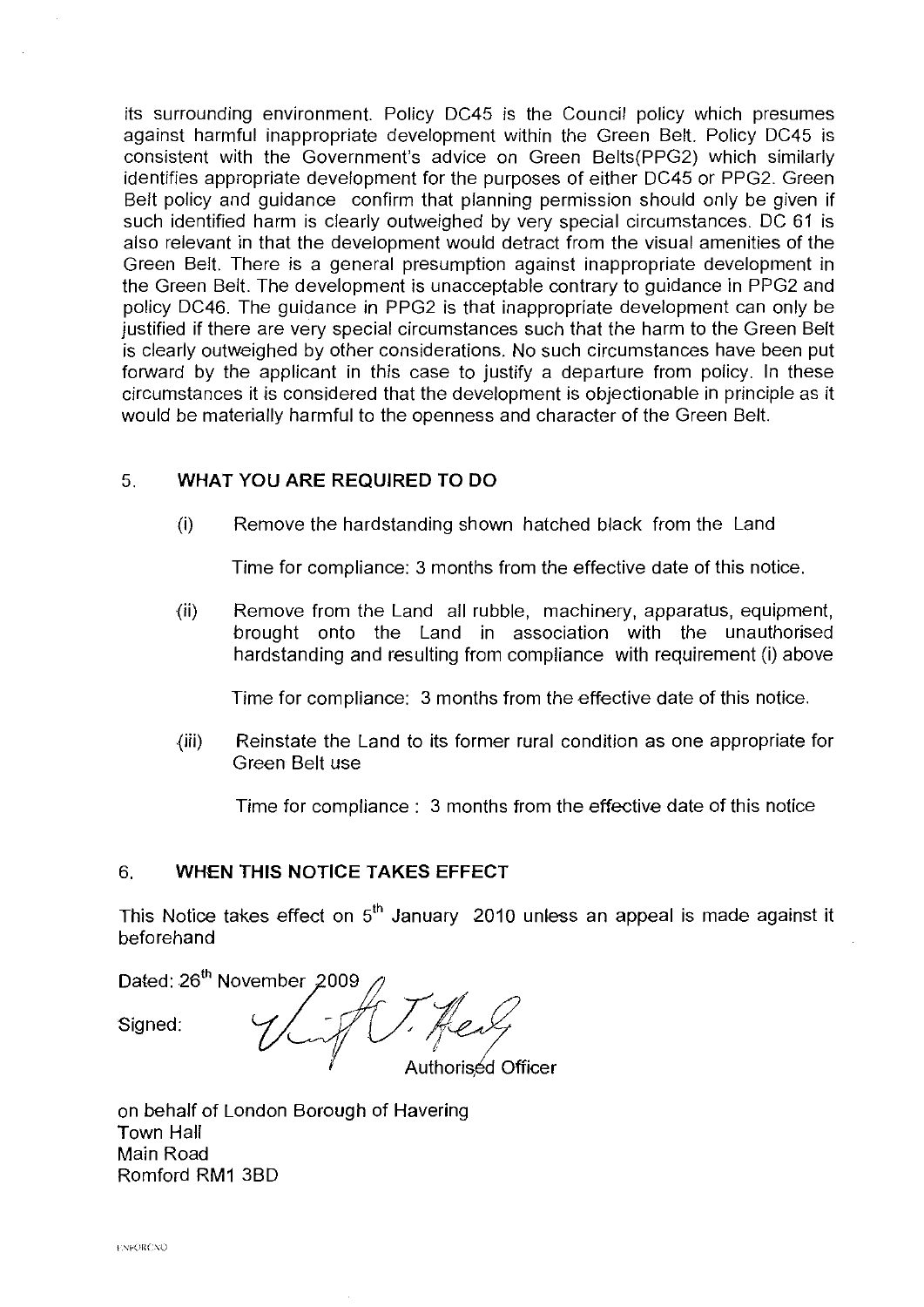# **EXPLANATORY NOTES**

#### **STATUTORY PROVISIONS**

A copy of Sections 171A, 171B and 172 to 177 of the Town and Country Planning Act 1990 (as amended) is enclosed with this Notice.

#### **YOUR RIGHT OF APPEAL**

You can appeal against this Notice, but any appeal must be in writing and received, or posted (with the postage paid and properly addressed) in time to be received in the ordinary course of the post, by the Secretary of State before  $5<sup>th</sup>$  January 2010.

If you intend to appeal this Notice you should follow instructions given on the information sheet from the Planning Inspectorate which accompanies this Notice.

#### **GROUNDS OF APPEAL**

Under section 174 of the Town and Country Planning Act 1990 {as amended) you may appeal on one or more of the following grounds :-

- (a) that, in respect of any breach of planning control which may be constituted by the matters stated in the notice, planning permission ought to be granted or, as the case may be, the condition or limitation concerned ought to be discharged;
- (b) that those matters have not occurred;
- (c) that those matters (if they occurred) do not constitute a breach of planning control;
- (d) that, at the date when the notice was issued, no enforcement action could be taken in respect of any breach of planning control which may be constituted by those matters;
- (e) that copies of the enforcement notice were not served as required by section 172;
- (f) that the steps required by the notice to be taken, or the activities required by the notice to cease, exceed what is necessary to remedy any breach of planning control which may be constituted by those matters or, as the case may be, to remedy any injury to amenity which has been caused by any such breach;
- (g) that any period specified in the notice in accordance with section 173(9) falls short of what should reasonably be allowed.

Not all these grounds may be relevant to you.

#### **PLANNING APPLICATION rEE**